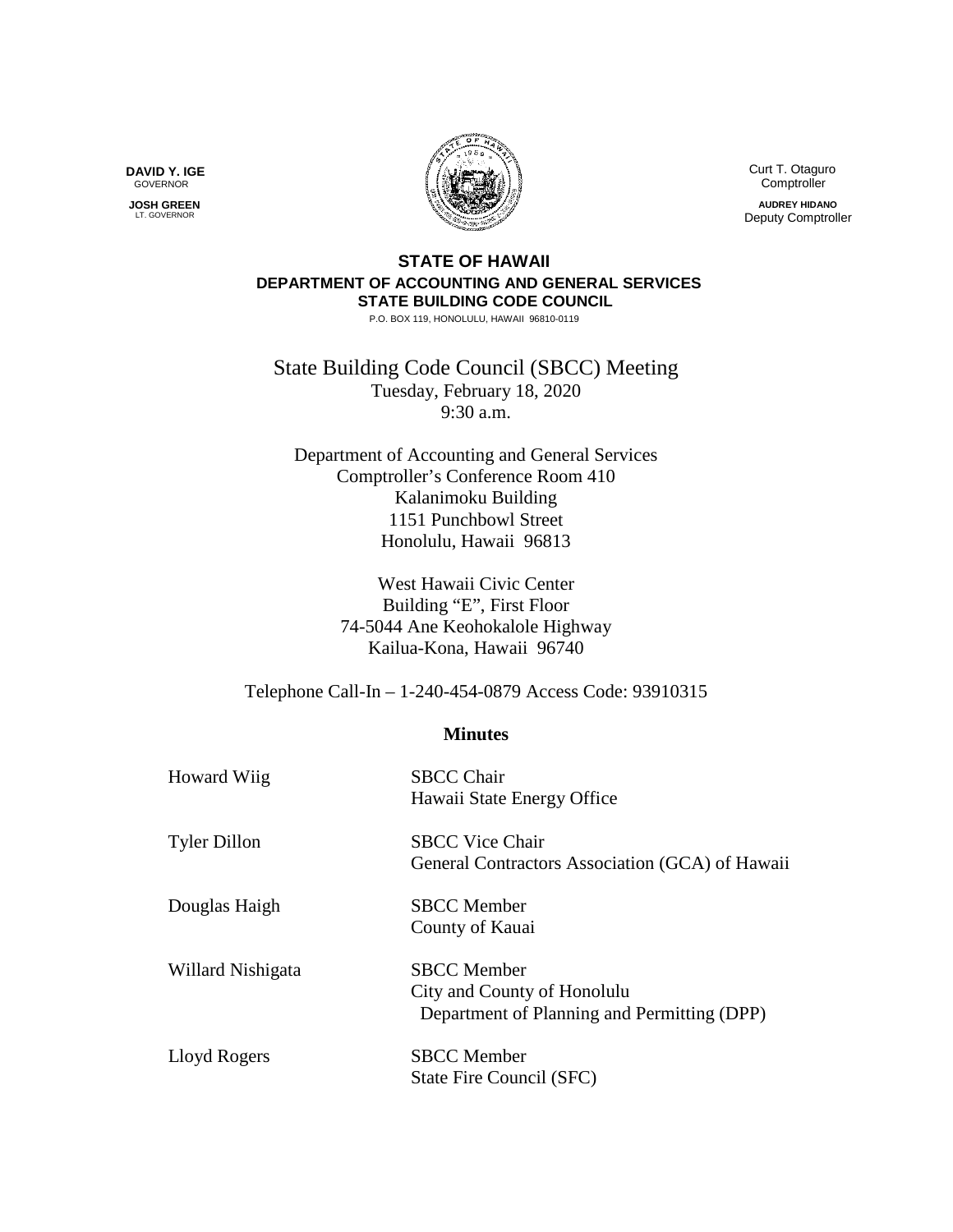State Building Code Council Minutes—February 18, 2020 Page 2 of 6

| Gregg Serikaku              | <b>SBCC</b> Member<br>Subcontractors Association of Hawaii                                     |
|-----------------------------|------------------------------------------------------------------------------------------------|
| Neal Tanaka (phone in)      | <b>SBCC</b> Member<br>Hawaii County Department of Public Works                                 |
| Glen Ueno                   | <b>SBCC</b> Member<br>County of Maui Department of Public Works                                |
| <b>Richard Myers</b>        | <b>SBCC</b> Member<br>American Institute of Architects (AIA)                                   |
| Lyle Carden                 | <b>SBCC</b> Member<br><b>Structural Engineers Association of Hawaii</b><br>(SEAOH)             |
| <b>Members Not Present:</b> |                                                                                                |
| Dennis Mendoza              | <b>SBCC</b> Member<br>Department of Labor and Industrial Relations<br>Elevator Division (DLIR) |
| <b>Other Attendees</b>      |                                                                                                |
| Kika Bukoski                | Plumbers and Fitters Local 675                                                                 |
| <b>Randall Moudy</b>        | Lendlease                                                                                      |
| Gino Soquena                | Hawaii Building and Construction Trades Council                                                |
| Michele Adolpho             | American Council of Engineering Companies of<br>Hawaii (ACECH)                                 |
| Peter Aiello                | <b>DAGS</b><br><b>Public Works Division, Technical Services Office</b>                         |
| Gail Suzuki-Jones           | Hawaii State Energy Office                                                                     |
| Gary Lum                    | <b>SFC</b>                                                                                     |
| <b>Holly Beard</b>          | <b>Polyguard Products</b>                                                                      |
| Kraig Stevenson             | <b>International Code Council</b>                                                              |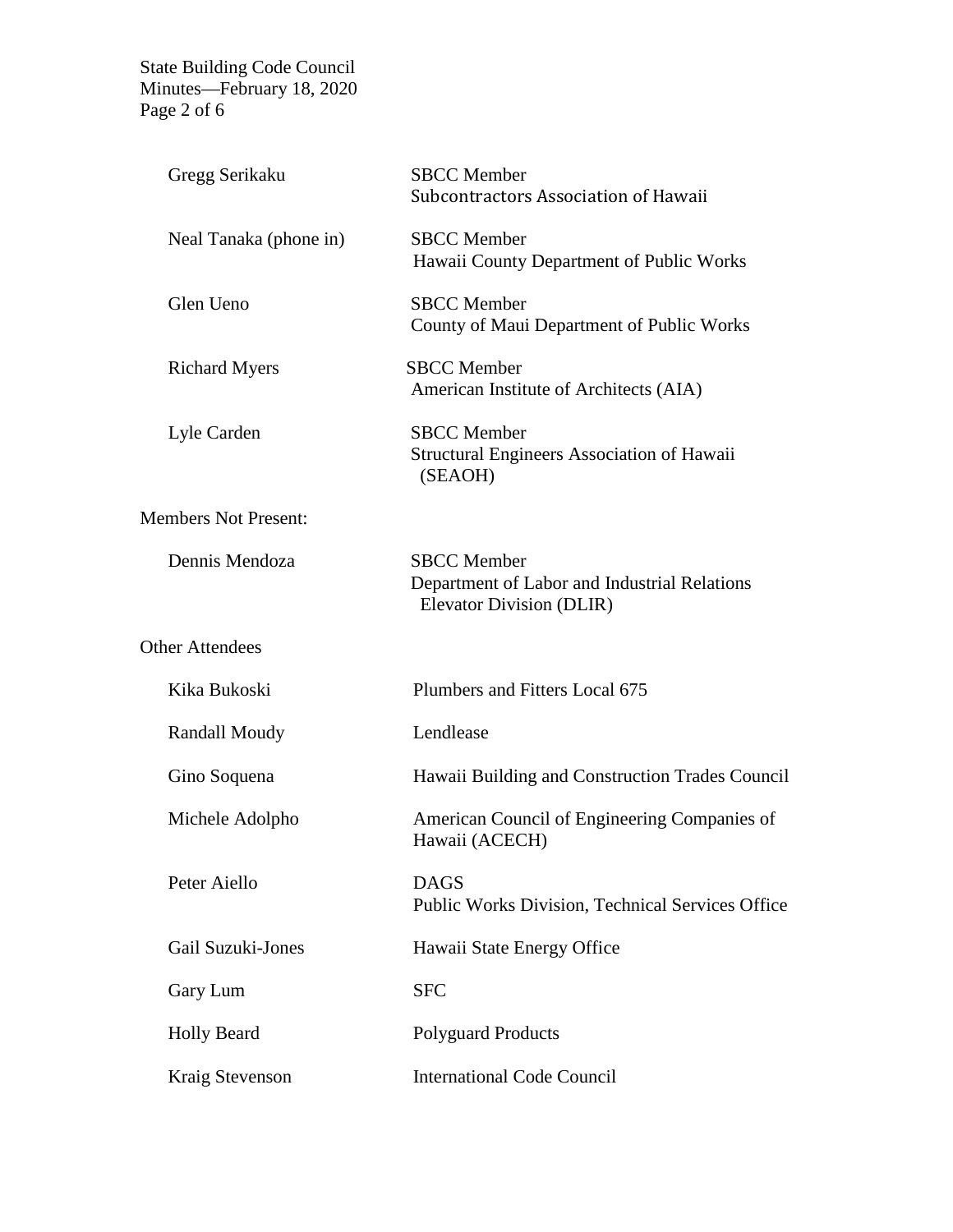State Building Code Council Minutes—February 18, 2020 Page 3 of 6

| Dwight Perkins    | International Association of Plumbing and<br><b>Mechanical Officials</b>    |
|-------------------|-----------------------------------------------------------------------------|
| <b>Tim Caires</b> | Honolulu Fire Department<br>Fire Prevention Bureau, Plans Examining Section |

- 1. Call to Order: The Chair called the meeting to order at 9:33 a.m.
- 2. Introductions and Public Comments
	- a. Gladys Marone recently resigned her position as the Chief Executive Officer of the Building Industry Association of Hawaii.
	- b. Chair informed that Larry Kanda of the State of Hawaii Emergency Management Agency (HIEMA) is working on modifications to a Federal Emergency Management Agency grant of \$200,000 to fund the updated wind mapping provisions to the International Building Code 2021 edition. The seventy-five percent matching grant would fund a contract hire with law writing ability. HIEMA instead of DAGS would be the managing agency, since they have a direct interest in adopting the latest editions of the building codes.
- 3. Review and approval of the minutes of the January 21, 2020, meeting

**Motion:** Member Tanaka motioned to approve the January 21, 2020, meeting minutes. The motion was seconded by member Rogers and unanimously approved.

- 4. Updates from the Investigative Committees:
	- a. Investigative committee for the Structural Provisions for the IBC and the IRC 2018 Editions

Work continues on incorporating the International Existing Building Code provisions into the IBC and the seismic changes as you move down the Hawaii Island chain.

b. Investigative committee for the Non-Structural Provisions of the IBC and the IRC 2018 Editions

Member Myers reported that work continues on coordinating the new or extensively revised provisions from the state fire code into the IBC/IRC.

c. Investigative committee for the International Energy Conservation Code (IECC) 2018 Edition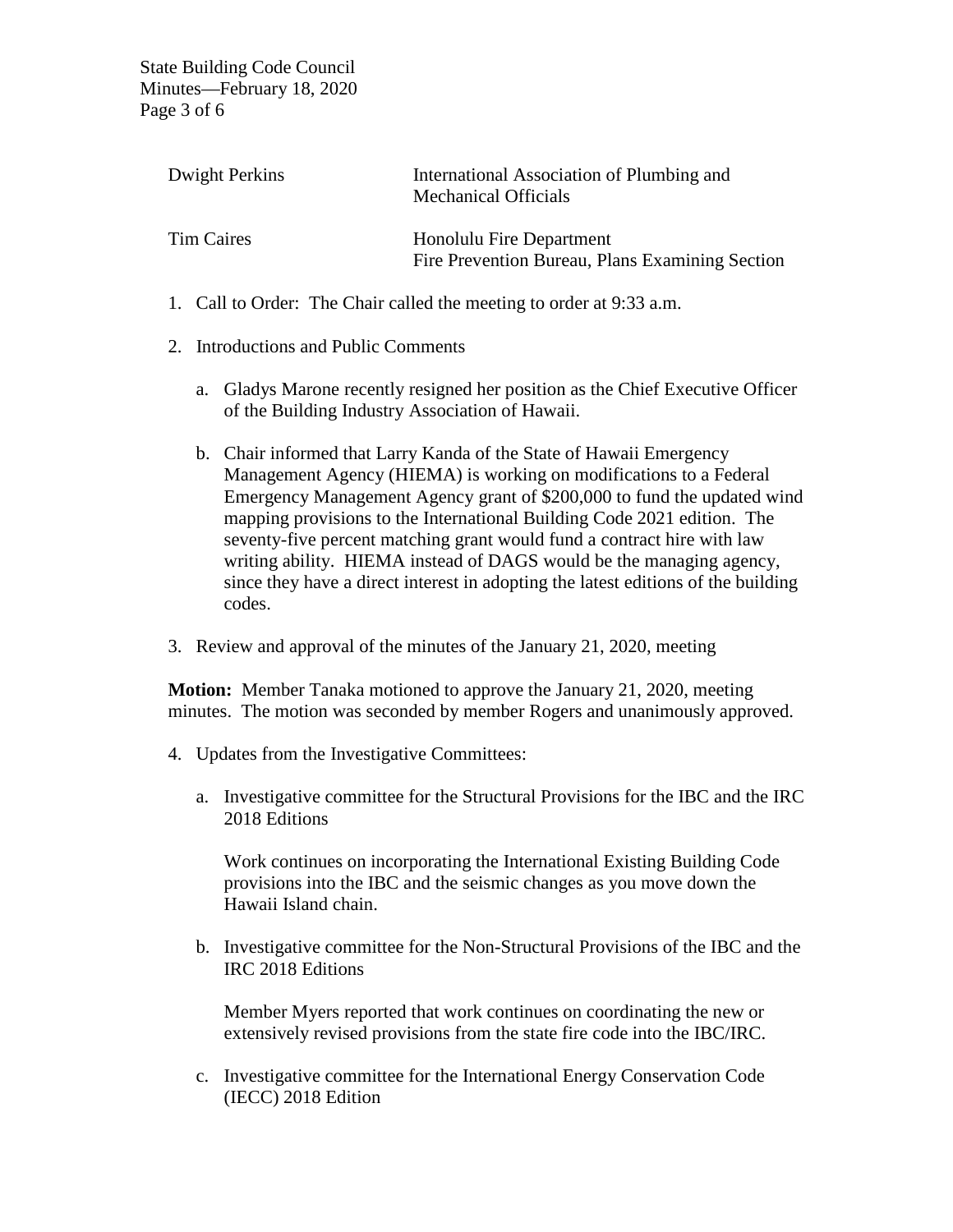Chair reported that amendments to the IECC 2018 are being identified.

d. Investigative committee for the Uniform Plumbing Code 2018 Edition

Member Serikaku stated that the committee will be segregating out amendments that received opposition from the City and County of Honolulu and will be included as an appendix. Revised amendments will be submitted to the Subcommittee of Building Officials (SBO) at its next meeting.

e. Investigative committee for the Green Code 2018 Edition

There was no update.

f. Investigative committee for the Mechanical Code

A placeholder was recommended for Tyson Toyama to chair this committee

g. Investigative committee for the State Fire Code (National Fire Protection Association 1 Fire Code 2018 Edition)

Gary Lum reported that the Small Business Regulatory Review Board will be reviewing the draft state fire code amendment package at its meeting on February 20, 2020.

h. Investigative committee for the Energy Efficiency Code Coordination

Chair reported the committee had a meeting two weeks ago.

i. Investigative committee for the State Elevator Code

There was no update.

k. Investigative committee for the International Existing Building Code 2018 Edition

Draft amendments for non-structural and fire code requirements are about seventy-five percent complete.

l. Investigative committee for Boiler and Pressure Vessels

There was no update.

m. Investigative committee on Health Care Facility Guidelines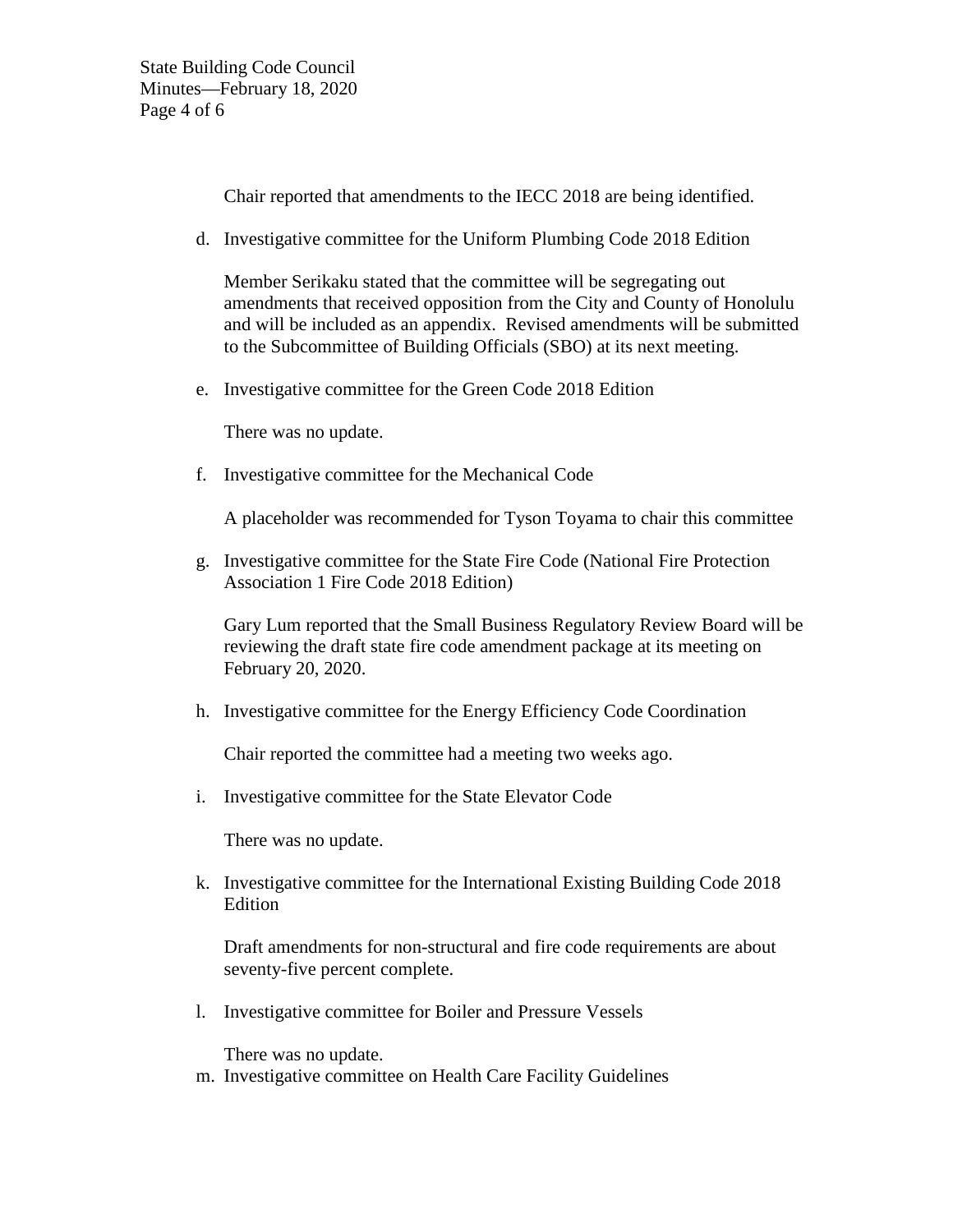State Building Code Council Minutes—February 18, 2020 Page 5 of 6

There was no update.

5. Update on communication and training

The State Energy Office is coordinating IECC 2015 edition training from March 23-25, 2020. It will include electrical and mechanical related issues and a modeling component presented by Erik Kolderup.

6. 2020 Legislation

A bill to provide \$400,000 to fund an executive staff and other expenses for the SBCC is proceeding through the legislature. The funding could also be used for investigative committee work, including the use of consultants.

- 7. Update on county and state adoption of building codes
	- a. Chair reported that the City Council's Zoning and Planning Committee of the City and County of Honolulu is making compromise revisions to the IECC 2015 edition in Bill 25. A decision in February is pending.
	- b. Approval of the IBC/IRC 2012 editions is still with the Honolulu City Council.
- 8. Discussion of possible agenda item(s) for next Council meeting

Chair stated that he plans to have an IECC 2018 edition meeting following the next SBCC meeting.

- 9. Announcements
	- a. Holly Beard stated that their company is interested in the code requirements for termite barriers and the corrosion of anchor bolts in the IBC/IRC.
	- b. The SBO will meet to review and discuss the proposed UPC and IECC amendment packages just prior to the next SBCC meeting.
	- c. The Hawaii Association of County Building Officials will hold its annual conference from May 7-8, 2020, at the Pagoda Hotel in Honolulu. Training on the IBC will also be provided on May 6, 2020.
- 10. Next meeting: March 17, 2020, at 9:30 a.m.
- 11. Adjournment